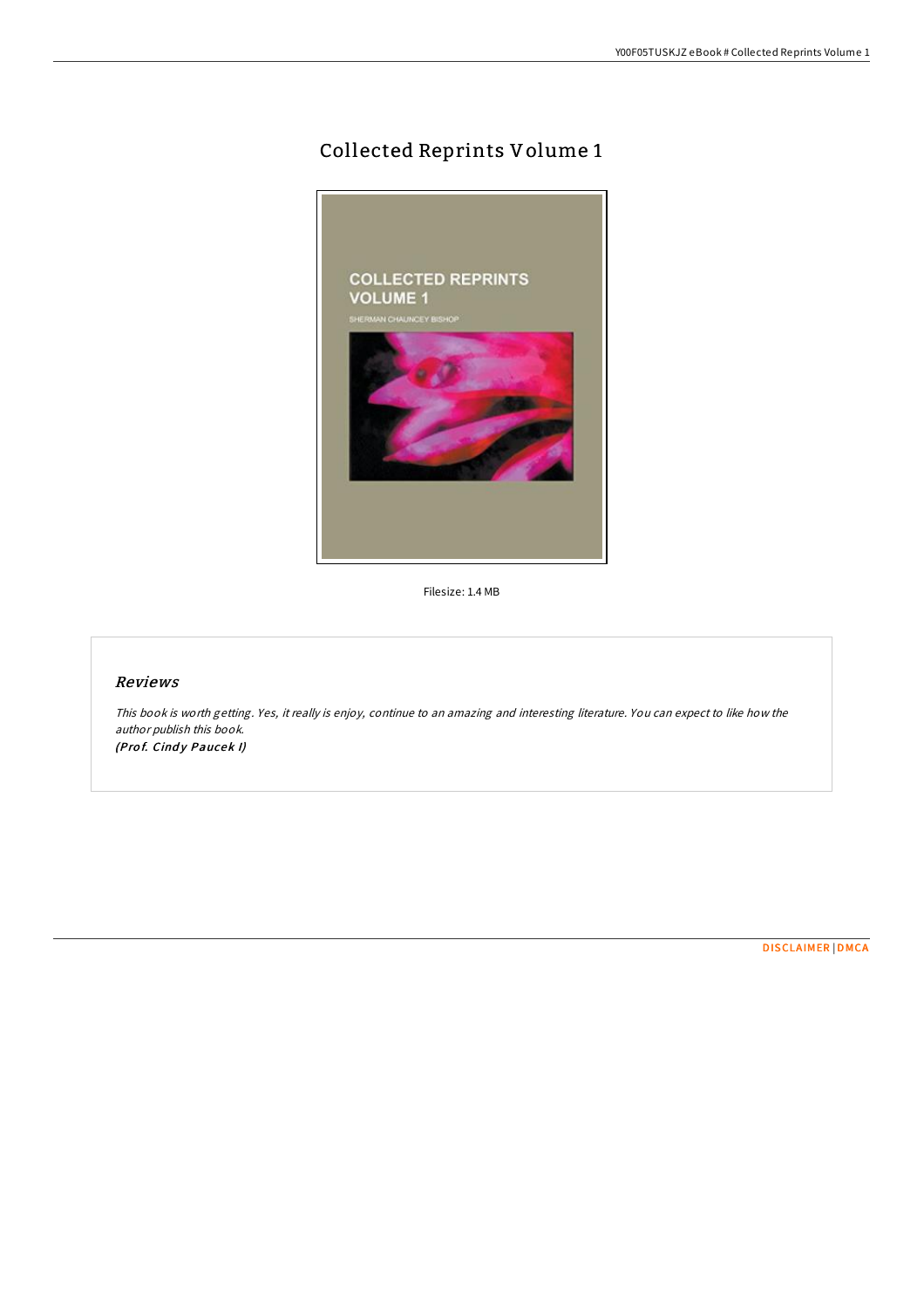#### COLLECTED REPRINTS VOLUME 1



To get Collected Reprints Volume 1 eBook, please click the web link beneath and download the ebook or gain access to other information which are relevant to COLLECTED REPRINTS VOLUME 1 book.

Rarebooksclub.com, United States, 2013. Paperback. Book Condition: New. 246 x 189 mm. Language: English . Brand New Book \*\*\*\*\* Print on Demand \*\*\*\*\*.This historic book may have numerous typos and missing text. Purchasers can usually download a free scanned copy of the original book (without typos) from the publisher. Not indexed. Not illustrated. 1920 edition. Excerpt: . Oedogonium sp. A few sterile filaments collected from submersed twigs. Rhizoclonium hieroglyphicum (Ag.) Kiitz. Mougcotia sp. Sterile filaments only collected. Nostoc Linckia (Roth.) Bornet. Over many square yards of bottom at the north end of the lake, in water that reaches a depth of four or five feet, the gelatinous envelope of this alga forms a continuous blanket which excludes all other plants except a few stiff stemmed rushes. MOSSES (Identified by Mrs. N. L. Br1tton, New York Botanical Garden) Br yum bimun Schreb. In rounded clumps at the water s edge. Fontinalis antipyrctica L. Water Moss. Grows beneath the surface on rocks and stones at Turner s Lake. ANIMALS PORIFERA (Identified by Professor Frank Sm1th, University of Illinois) Fresh Water Sponge Heteromeycnia ryderi Potts. This sponge was found growing on logs at a depth of four or five feet below the surface. Statoblasts of two species of Bryocoa were collected with the sponge material and these have been provisionally identified as belonging to Cristatclla mucedo Cuvier and Pectinatclla magnified Leidy. HIRUDINEA (Identified by Dr. J. Percy Moore. University of Pennsylvania) Leeches Erpobdclla punctate ( Leidy) This is a common and widely distributed member of the family, very active and voracious. It will take human blood when given the opportunity. Holobdclla stagnalis (Linn.) Very abundant in the shallow water along shore in Turner s Lake but not usually observed unless the bottom rubbish is disturbed. MOLLUSC A (Identified by Dr. H. A. Pilshry,...

 $\blacksquare$ Read Co lle cted [Reprints](http://almighty24.tech/collected-reprints-volume-1-paperback.html) Vo lume 1 Online  $\sqrt{\frac{1}{n}}$ Do wnlo ad PDF Co lle cted [Reprints](http://almighty24.tech/collected-reprints-volume-1-paperback.html) Vo lume 1